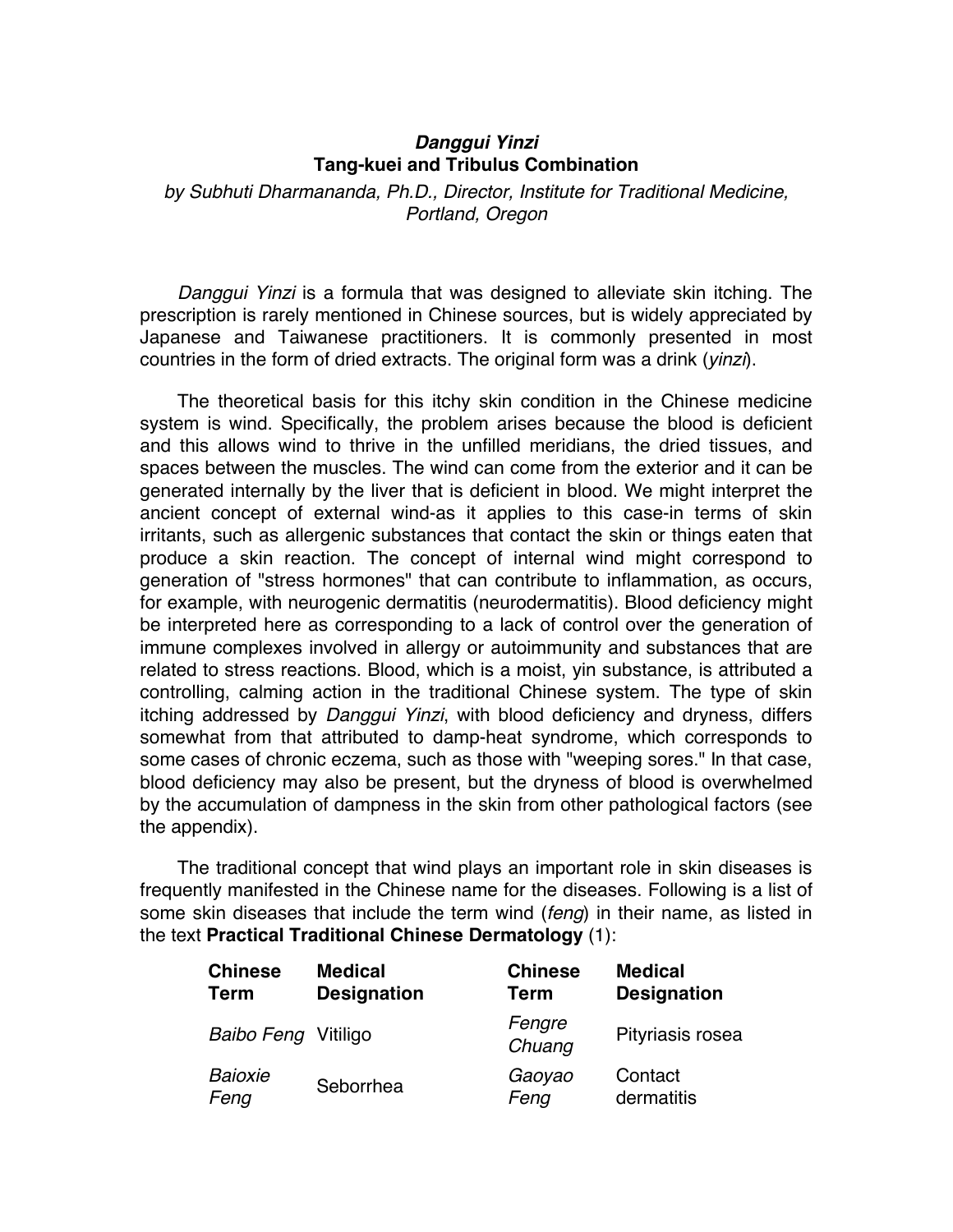| Chibai<br>Youfeng | Angioneurotic<br>edema   | Mianyou<br>Feng   | Sebhorrehic<br>dermatitis |
|-------------------|--------------------------|-------------------|---------------------------|
| Chun Feng         | Exfoliative<br>cheilitis | Shennang<br>Feng  | Scrotal<br>eczema         |
| Ezhang<br>Feng    | Tinea manuum             | Siwan Feng        | Atopic<br>dermatitis      |
| Feifeng<br>Fenci  | Acne                     | Tufeng<br>Chuang  | Sand<br>dermatitis        |
| Feng<br>Peileiu   | Urticaria                | You Feng          | Alopecia<br>areata        |
| Feng<br>Saoyang   | <b>Pruritis cutis</b>    |                   | Zi Dianfeng Lichen planus |
| Feng Xuan         | Tinea corporis           | Zibai<br>Dianfeng | Tinea<br>versicolor       |
| Feng Zhen         | German<br>measles        |                   |                           |

Many of these skin disorders are characterized by itching, especially the various types of dermatitis, eczema, tinea, seborrhea, urticaria (*fengtuan*), and, of course, pruritis (a term for itching and burning sensation). Other skin disorders may not have the character for *feng* in their Chinese name, but are still considered to have wind as one of the etiologic factors. In addition to itching, wind disorders of the skin often involve production of scales.

## **THE HISTORY AND BASIS OF THE FORMULA**

*Danggui Yinzi* is based on therapies recorded by Zhu Danxi. The foundation of *Danggui Yinzi* is *Siwu Tang* (Tang-kuei Four Combination), a formula that Zhu favored for treating many ailments. *Siwu Tang* consists of tang-kuei, peony, cnidium, and rehmannia. Depending on the application, the formula may be made with red peony or white peony, and with either raw rehmannia or cooked rehmannia or a combination of the two. For *Danggui Yinzi*, white peony and raw rehmannia are traditionally used.

In the book of Danxi's teachings, *Danxi Zhifa Xinyao* (2), the chapter that covers formulas similar to *Danggui Yinzi* is the one devoted to laifeng. The concept of *laifeng* was popularized during the time of the Tang and Song Dynasties. It is a damaging wind that arises in the spring time, the season traditionally associated with wind and its pathogenic effects.

A poem titled the *Dawn of Spring* (by Meng Haoran; ca. 689-740 A.D.) mentions *laifeng*, in the context of hard wind and rain making the flowers fall: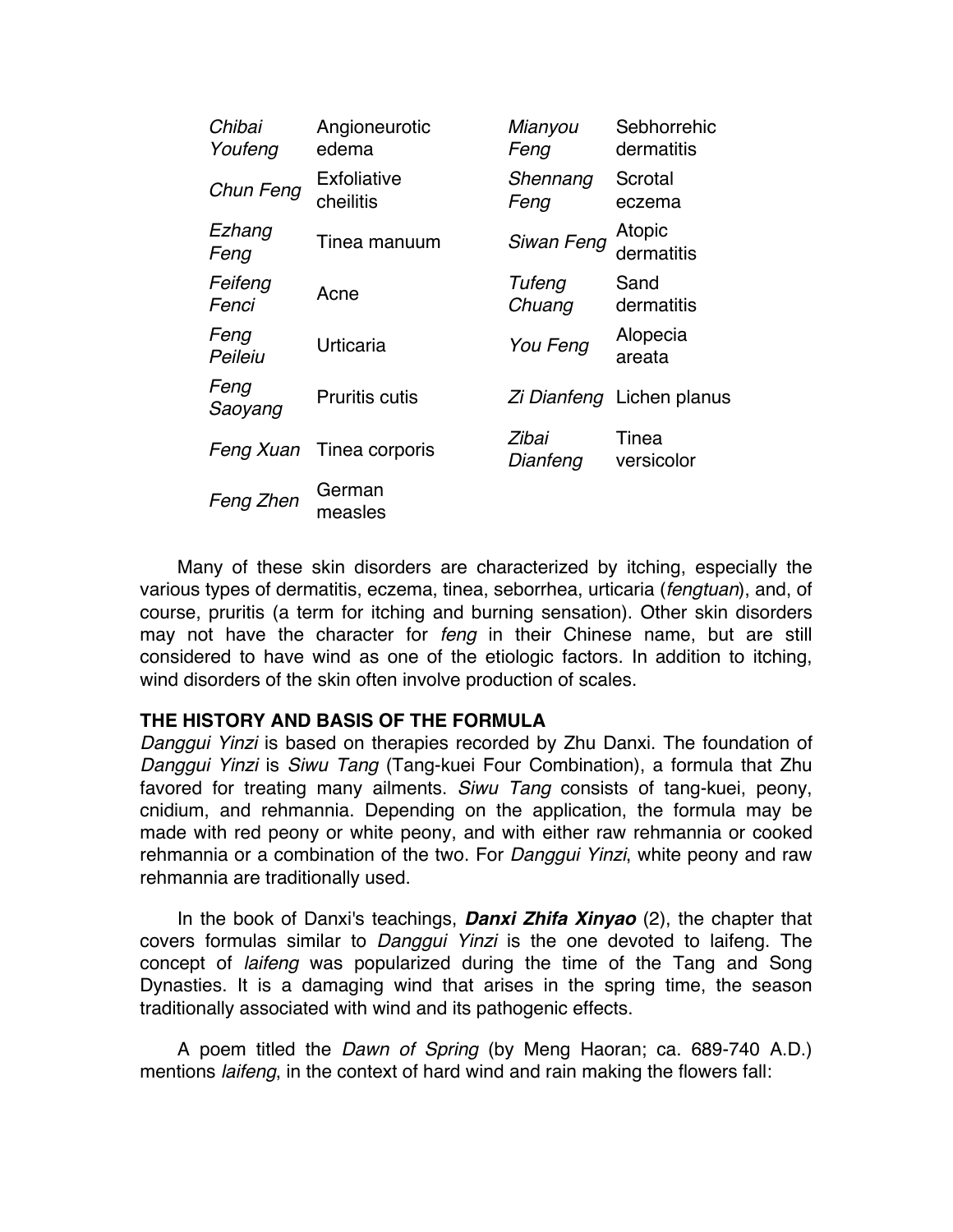In my spring slumber I felt not the dawn, till I heard birds singing all around. There was the clamor of wind and rain in the night. How many petals lie strewn on the ground?

*Laifeng* is mentioned in another poem as the wind at dusk, also having a negative impact on spring flowers, as follows (by Li Yü, 937-978 A.D.)

The red of the spring orchard has faded. Far too soon! The blame is often laid on the chilling rain at dawn and the wind at dusk. The rouged tears that intoxicate and hold in thrall. When will they fall again? As a river drifts toward the east so painful life passes to its bitter end.

This wind adversely affects the skin and, in the field of medicine, the term *laifeng* (or, simply, *lai*) is often translated as "skin diseases" generally, or specifically referring to leprosy or scabies. The character for *lai* is different than that used in the poems, but the pronunciation is the same and its origins similar.

There is little discussion of the subject of *laifeng* in Zhu's book, other than the recommendations for treatment. In the *laifeng* chapter, itching of the upper body due to deficiency of blood is to be treated by *Siwu Tang* with scute and spirodela (herbs used for clearing heat). *Danggui Yinzi* (not specifically mentioned in this section of the book) has additional tonics and wind-resolving herbs.

*Siwu Tang* is selected to nourish the blood to calm wind following the ancient idea: "To treat wind, first treat the blood; when the blood is full, the wind will naturally be extinguished." In *Siwu Tang*, two of the herbs are reputed to specifically aid dispelling wind: tang-kuei and cnidium which, unlike peony and rehmannia, have volatile oils commonly encountered in herbs for dispelling external wind (these two herbs are botanically related to the wind-dispelling herbs angelica, siler, chiang-huo, and tu-huo, with similar aromatic components).

The blood nourishing and wind-dispelling aspects of *Siwu Tang* are complemented in *Danggui Yinzi* by ho-shou-wu, an herb especially used for calming internal wind. To this base, three other herbs specific for resolving wind syndromes are added: siler, schizonepeta, and tribulus. In the modern Materia Medica, tribulus is classified as an herb for internal wind, while the others are for external wind, but in Zhu Danxi's time, the separation between internal and external wind had not been made. Originally, it was understood that internal and external wind could intermingle, one reinforcing the other, and cause various symptoms. Tribulus was considered an important herb for dispelling external wind.

The complete *Danggui Yinzi* formula is: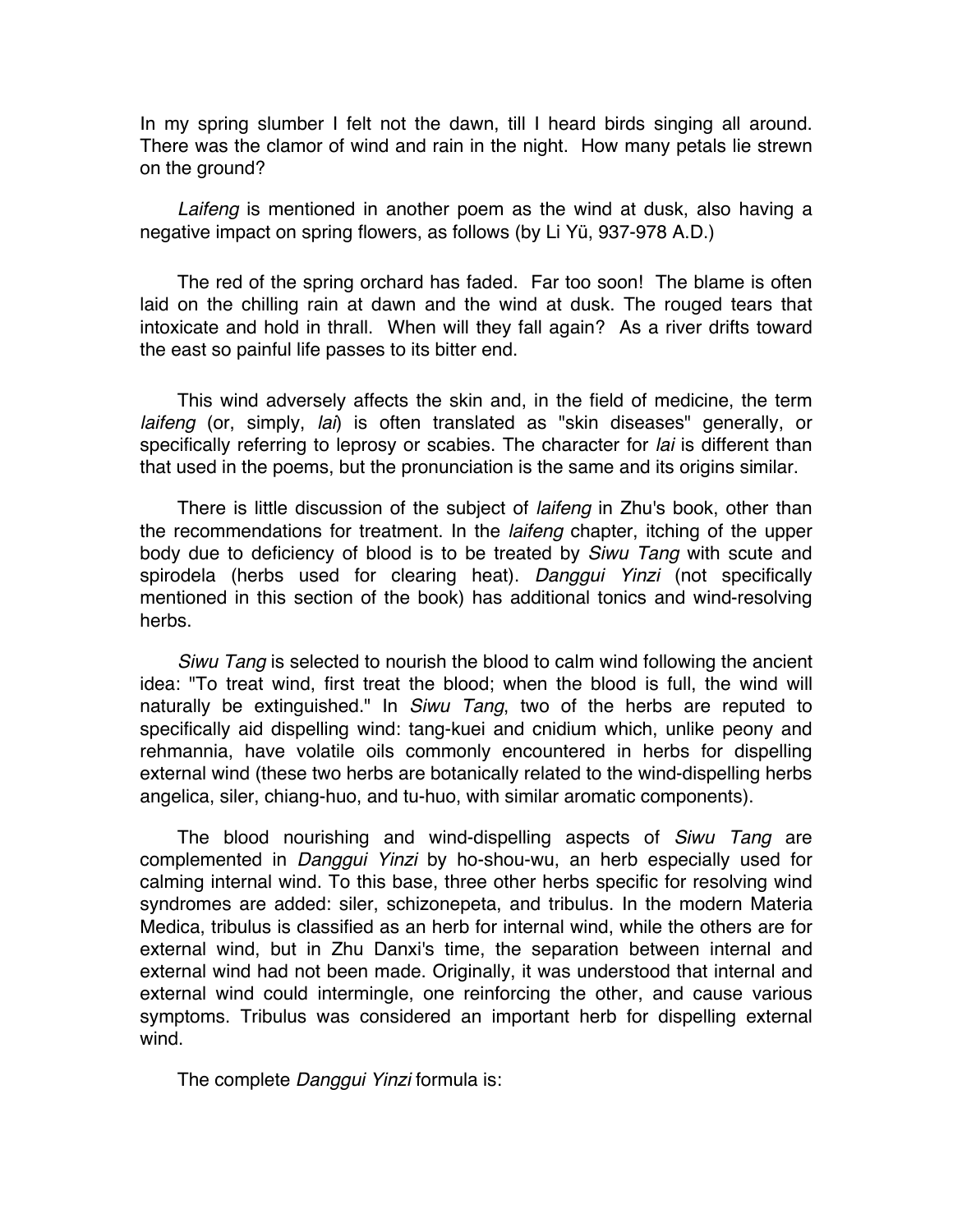| Tang-kuei         | 4.5 <sub>q</sub> |
|-------------------|------------------|
| Peony             | 4.5 <sub>q</sub> |
| Cnidium           | 4.5 <sub>q</sub> |
| Rehmannia,<br>raw | 4.5g             |
| Siler             | 4.5 <sub>q</sub> |
| Schizonepeta      | 4.5 <sub>q</sub> |
| <b>Tribulus</b>   | 4.5 <sub>q</sub> |
| Ho-shou-wu        | 3.0 <sub>q</sub> |
| Astragalus        | 3.0 <sub>q</sub> |
| Licorice          | 3.0 g            |

According to the Chinese interpretation, when skin lesions do not heal quickly, this indicates that both the qi and blood are deficient. The inclusion of astragalus and licorice with the blood nourishing herbs helps to boost the qi for more quickly nourishing the blood and more rapidly healing the skin. Further, when using wind-dispelling herbs, such as siler and schizonepeta, there is a concern that those who suffer from deficiency will experience increased perspiration and further loss of essential fluid and drying of the blood. Therefore, herbs that astringe sweating, such as astragalus and peony, are included. These herbs are used in other famous surface-regulating formulas, such as Jade Screen Formula (with astragalus counterbalancing siler) and Cinnamon Combination (with peony counterbalancing cinnamon twig). The principles of therapy here are applicable to other allergic-type surface reactions. For example, the formula has been applied (with claimed success) in treating allergic rhinitis.

Itching that is accompanied by a hot, burning sensation and/or reddening of the skin, may be treated by variants of *Danggui Yinzi* that incorporate herbs for dispelling heat, such as scute, sophora, or gypsum. An example is *Xiaofeng San*, which is described in the appendix.

## **APPENDIX: Xiaofeng San (Tang-kuei and Arctium Formula)**

A formula with indications similar to those for *Danggui Yinzi* for treatment of itching skin is *Xiaofeng San* (Tang-kuei and Arctium Formula). The prescription is indicated for cases where there is a complication of heat, either as a relatively dry wind-heat syndrome or the moister form of damp-heat.

*Xiaofeng San* (*xiao* = reduce or dispel; *feng* = wind; *san* = powder) is a better known formula than *Danggui Yinzi*, and was produced as a variant of it. The prescription is mentioned in *Waike Zhengzong* (**True Lineage of External Medicine**) by Chen Shigong (1617), a famous Chinese surgeon and ethicist. For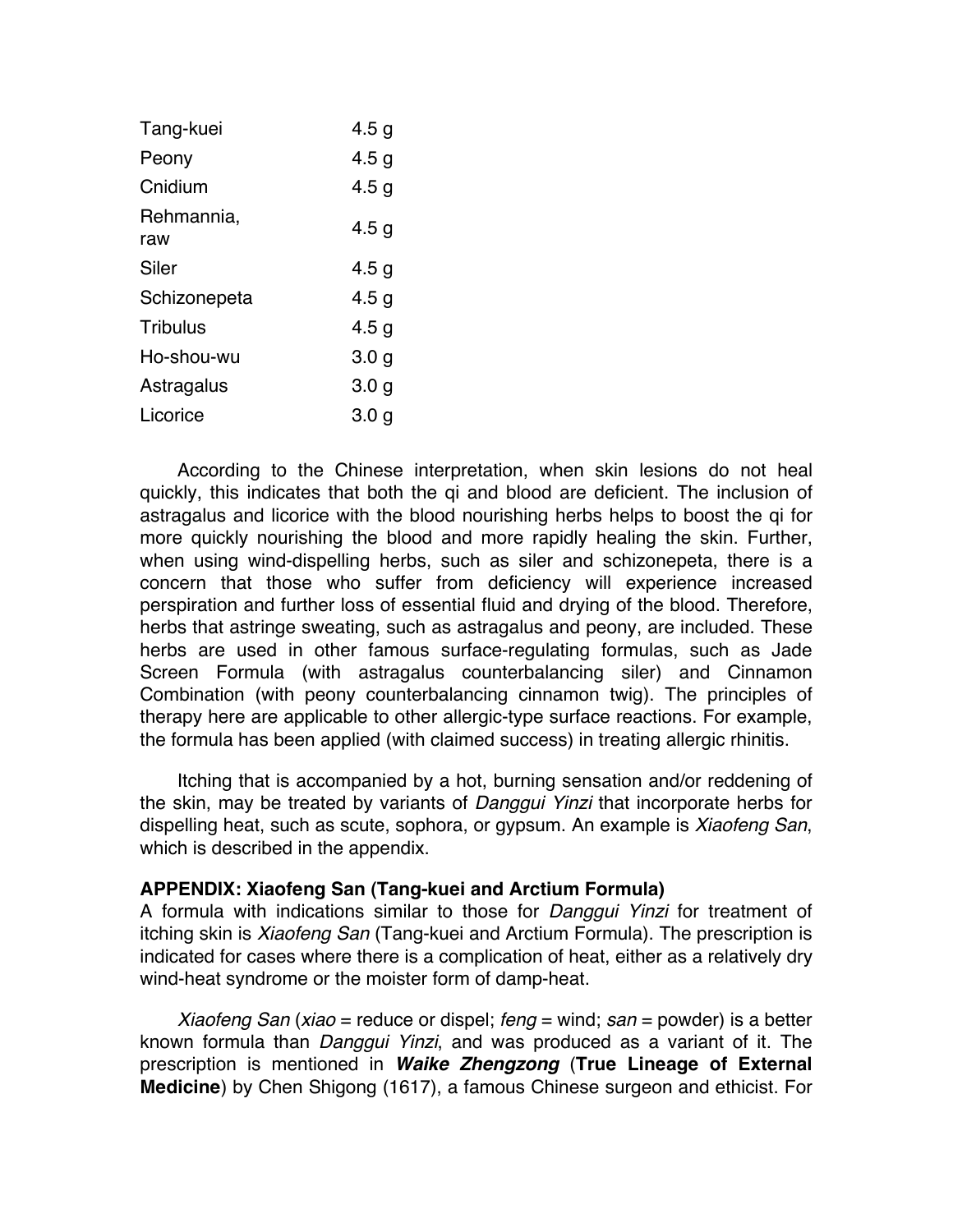nourishing blood, his formula has tang-kuei and rehmannia in common with *Danggui Yinzi*, but in place of ho-shou-wu, this formula includes black sesame as an additional blood tonic. For dispelling wind, the formula includes schizonepeta and siler in common with *Danggui Yinzi*, but includes arctium and cicada (classified as herbs for wind-heat) rather than tribulus. In place of astragalus and licorice, this formula includes red atractylodes (to resolve damp) with licorice (used here to help eliminate toxins). The remainder of the formula is comprised of herbs for clearing heat and for drying damp: sophora, akebia, gypsum, and anemarrhena.

Because of its emphasis on clearing heat and damp, *Xiaofeng San* is better suited for short term use in resolving these pathologic factors, and can then be followed up by *Danggui Yinzi* as a tonic that still addresses the residual skin irritation and itching. *Danggui Yinzi* may then be taken over an extended period to assure complete resolution of the skin problem.

The complete *Xiaofeng San* formula is:

| Tang-kuei           | 3.0 <sub>g</sub> |
|---------------------|------------------|
| Rehmannia,<br>raw   | 3.0 <sub>q</sub> |
| Siler               | 3.0 <sub>g</sub> |
| Schizonepeta        | 3.0 <sub>q</sub> |
| Arctium             | 3.0 <sub>q</sub> |
| Cicada              | 3.0 <sub>g</sub> |
| <b>Black sesame</b> | 3.0 <sub>q</sub> |
| Atractylodes        | 3.0 <sub>q</sub> |
| Licorice            | 1.5 <sub>q</sub> |
| Gypsum              | 3.0 <sub>g</sub> |
| Sophora             | 3.0 <sub>q</sub> |
| Akebia              | 1.5 g            |

This formula is appropriate for treatment of weeping eczema or contact dermatitis (e.g., poison oak) with severe itching. It may be combined with *Danggui Yinzi* for cases involving greater deficiency of blood. Veterinarians trained in Chinese medicine often prescribe these formulas for dogs who suffer from a variety of serious skin ailments.

Topical therapies are also considered valuable for the heat-type skin ailments. Chen Shigong developed an ointment called *Ziyun Gao* (Purple Clouds Ointment). The formula was later modified in Japan by Seishu Hanaoka (1760